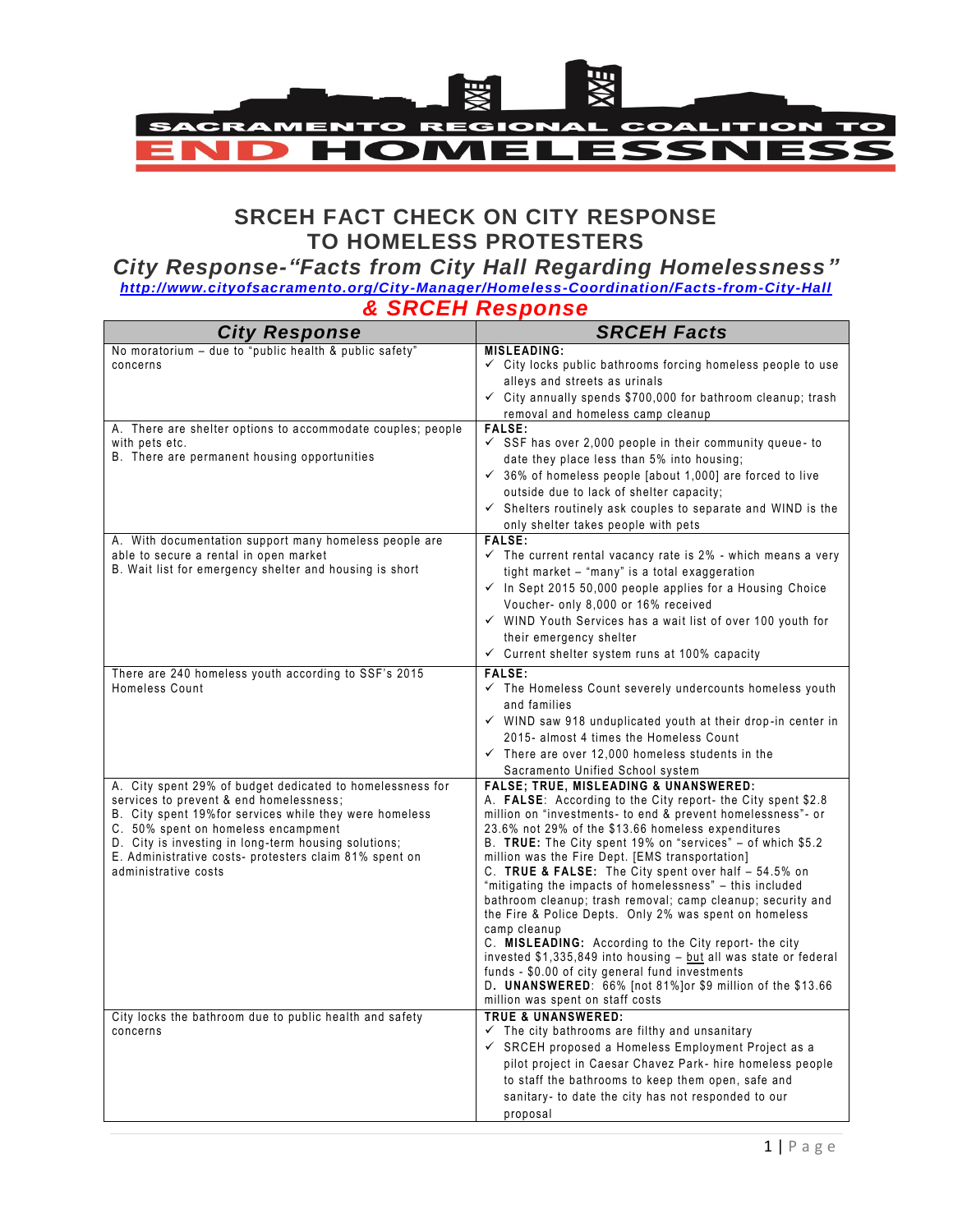

The City response to not implementing either a moratorium or repeal of the anti-camping ordinance is "for the protection of public health and safety."



## *FACTS:*

- **1.** The anti-camping ordinance does not protect the public health of homeless people nor the community. In fact, due to the lack of emergency shelter and housing options and closing public bathrooms creates public health issues. Additionally, since homeless people are forced to live outside, neither the city nor the county pay for additional trash receptacles for campers. The City pays over \$700,000 annually for bathroom cleanup, trash removal and homeless camp cleanup.
- **A. Public Health:** The anti-camping ordinance does not prohibit sleeping or preparing meals outside, simple essential tasks of living. To do so would clearly violate the state and federal constitution. It says, instead and rather cruelly, that if you must sleep outside you cannot use a tent, a sleeping bag a blanket or any camping gear to keep you warm and protect you from the elements. Instead, those who have fallen on hard times are told that when you sleep you must endure the full impact of foul weather or you become a criminal subject to fine and potential incarceration.

The ordinance does not say that you cannot eat outside, it provides that you cannot store your food or heat your food before you eat it, and cannot use camping gear to carry potable water. Since public rest rooms are the only facilities available to those displaced from housing by illness, loss of job, abandonment, violence in the home or family neglect, those suffering homelessness must relieve themselves in the way our leaders, who lock the public facilities at night, must have intended. They do so in public. To those who would provide chemical toilets to people without homes at no cost to the city, they are told that they too are subject to arrest.

**B. Public Safety:** According to the SRCEH *Homeless Deaths Report: 2002 – 2014 and 2014 Update:* 25% of people experiencing homelessness die violent deaths: blunt force head injuries, gun shots, stabbings and hangings.

Additionally, 50% die on the weekend, Friday, Saturday and Sunday since program are closed and people are more vulnerable.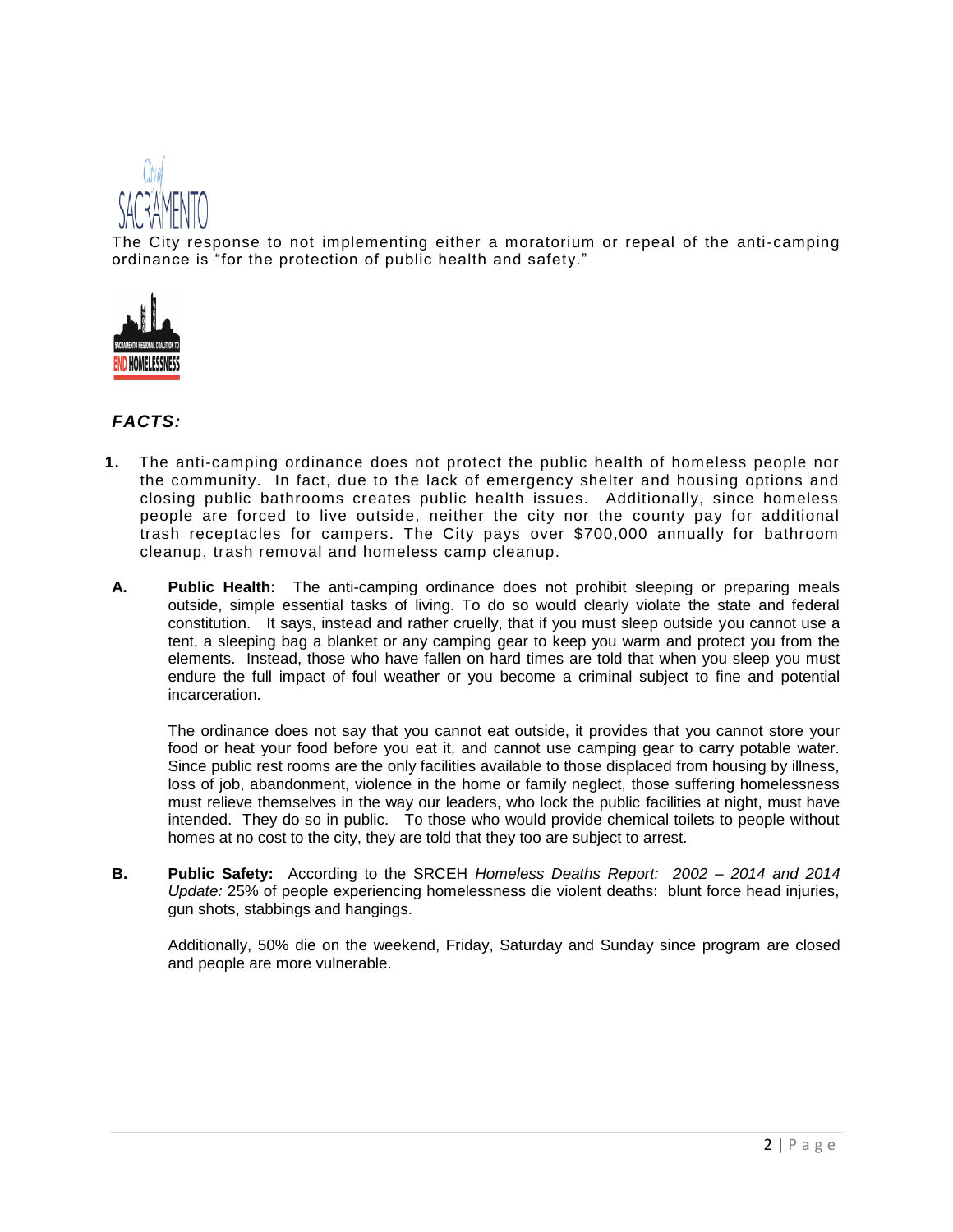Despite this, both the City Council & Board of Supervisors have ignored SRCEH's common sense recommendations to address both their public health and safety concerns:

#### **SRCEH Recommendations:**

Shelter & Transitional Community:

- A. Open up a 24 hour Homeless Weekend Drop In Center
- B. Create Camping Safe Zones
- C. Expand funding for Year Round Shelter: Low barriers/harm reduction model
- D. Fund and site First Steps Communities
- E. Funding for shelter and transitional housing for homeless transitional aged youth [TAY]

#### Health, Sanitation & Public Health:

- A. Expand city and county funding for a Homeless Respite Program
- B. Remove barriers to homeless mental health & substance abuse programs: Expedite SSI
- C. Expand Needle Exchange Program with city funding
- D. Create access to bathrooms & create Bathrooms Jobs Program
- E. Fund a downtown Mobile showers program
- F. Fund Portable Water Stations
- G. Expand the number Trash cans in downtown



#### *Protestors have said they cannot be accommodated in the current shelter system because they are a part of a couple and would have to split up; or they would have to submit to a drug test; or they would have to leave their pet. Is it true that our shelter system cannot accommodate them?*

All protestors and campers have been approached and offered an assessment to get into the community queue for housing assistance. There are shelter options to accommodate each of the situations above, primarily through the Winter Sanctuary Program. Winter Sanctuary can serve both men and women in the same facility and does not require a drug test. If a person arrives at Winter Sanctuary clearly intoxicated, they are not allowed to enter, but are invited back the next night. They can be accommodated at the Comprehensive Alcohol Treatment Center (CATC or "Detox") in the interim. While only one shelter currently allows a person to stay at the shelter with their pet(s), the City has the ability to arrange temporary sheltering of a pet at the Front Street Animal Shelter, should a person with a pet seek shelter at Winter Sanctuary.

More importantly, there are permanent housing opportunities organized through [Sacramento Steps Forward](http://www.cityofsacramento.org/City-Manager/Homeless-Coordination/www.sacramentostepsforward.org) that are not dependent on family size or composition at all.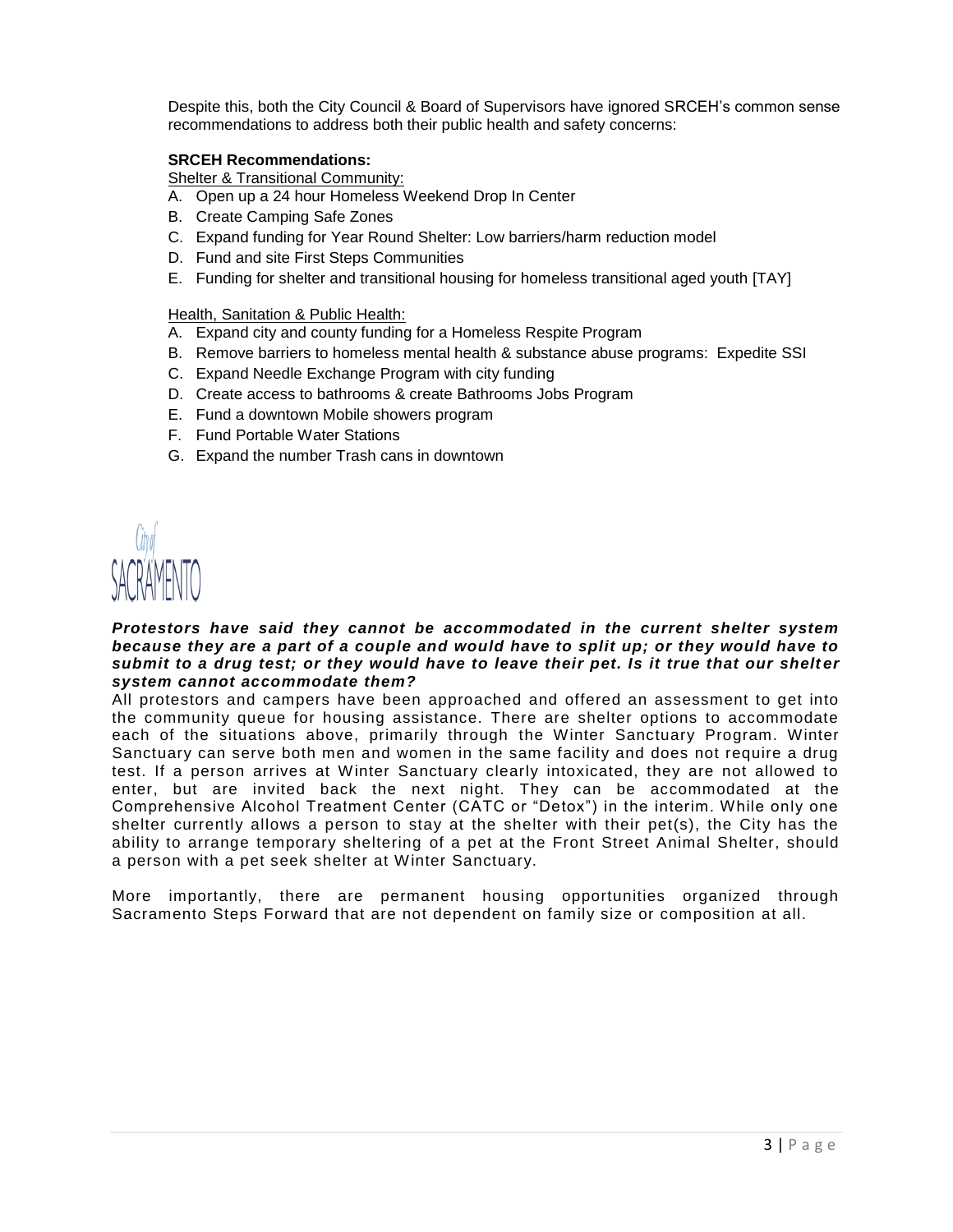

## *FACTS:*

- **1. Community Queue:** SSF's Common Cents program has assessed approximately 2,500 people experiencing homelessness and thus their queue is at least 2,000 people, since people are dropped from the queue if they had not communicated with them in 90 days.
- **2. Availability of shelter beds:** The Table below details the number of shelter beds currently [year round; seasonal; overflow and total] for families [households with children] and single individuals by bed type. There are a total of 1,033 emergency shelter, of which 665 are year-round [322 for families and 343 for singles], however, 235 or 22.7% of the emergency shelter bed capacity are seasonal beds [November 1 – March 31].

Thus, for 5 months there are 1,033 emergency shelter beds and for the remaining 7 months of the year there are 798 emergency shelter beds. [Source: Sacramento Steps Forward, Sacramento County Continuum of Care].

| Household                              | <b>Bed Type</b>                              | Year            | Seasonal    | <b>Overflow</b> | <b>Total</b>    | % Total [of household type] |
|----------------------------------------|----------------------------------------------|-----------------|-------------|-----------------|-----------------|-----------------------------|
| <b>Type</b>                            |                                              | Round           |             |                 |                 |                             |
| <b>Homeless</b><br><b>Families</b>     |                                              |                 |             |                 |                 |                             |
|                                        | Voucher                                      | 0               | 98          | 26              | 124             | 27.8%                       |
|                                        | Facility-based                               | 308             | 0           | 0               | 308             | 69%                         |
|                                        | Other                                        | 14              | 0           | $\overline{0}$  | 14              | 3.1%                        |
| <b>Total</b><br><b>Families</b>        |                                              | 322             | 98          | 26              | 446             |                             |
| % Total                                |                                              | 72.2%           | 21.9%       | 5.8%            |                 | 100%                        |
| Single<br><b>Individuals</b>           |                                              |                 |             |                 |                 |                             |
|                                        | Single women                                 | 32              | $\pmb{0}$   | $\pmb{0}$       | 32              | 5.4%                        |
|                                        | Single women-<br>Domestic<br>Violence        | 18              | $\Omega$    | 0               | 18              | 3%                          |
|                                        | Single men                                   | 136             | $\mathbf 0$ | $\mathbf 0$     | 136             | 23.2%                       |
|                                        | Single women +<br>men                        | 119             | 137         | 107             | 363             | 61.8%                       |
|                                        | Single Veterans<br>[men & women]             | 20              | 0           | 0               | 20              | 3.4%                        |
|                                        | $[men \quad &$<br>$H_{\text{IV+}}$<br>women] | $\overline{12}$ | $\mathbf 0$ | 0               | $\overline{12}$ | 2%                          |
|                                        | Youth                                        | 6               | $\mathbf 0$ | $\mathbf{0}$    | $6\phantom{1}$  | 1%                          |
| <b>Total</b><br><b>Singles</b>         |                                              | 343             | 137         | 107             | 587             | 100%                        |
| % Total                                |                                              | 58.4%           | 23.3%       | 18.2%           |                 |                             |
| Total:<br>Families +<br><b>Singles</b> |                                              | 665             | 235         | 133             | 1,033           |                             |
| % Total                                |                                              | 64.4%           | 22.7%       | 12.8%           |                 |                             |

**Table: Emergency Shelter Beds - 2015**

**2. Winter Shelter:** In 2014-2015 SSF's Winter Shelter program served an average of 85 homeless people per night for a total of 446 over the 133 nights of operation.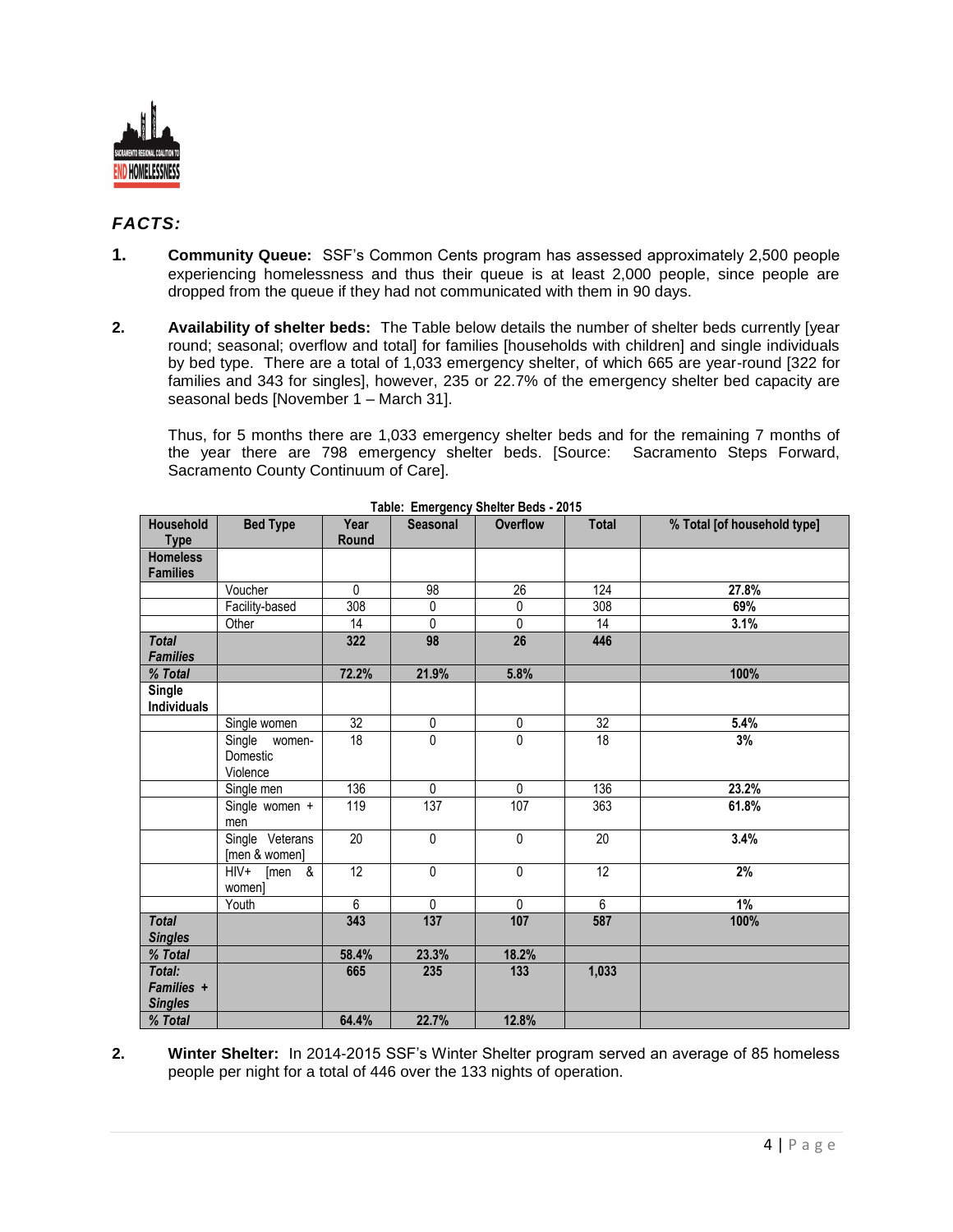- **3. Pets:** According to SSF 2015 Strategic Action Plan, "Additionally, many people who are homeless keep pets for companionship; policies adopted by many landlords and homeless housing providers prohibit pets for reasons of safety and potential property damage." An important strategy of the Action Plan is to "Improve pet-friendly housing options for homeless people with pets." WIND Youth Services is the only emergency shelter that takes pets.
- **4. Couples:** It is very common for couples to have to split up in order to access emergency shelter. This is especially true of gay and lesbian and transgender couples.



*People have suggested that the waitlists for shelter and housing are years long. What is the typical time from homelessness to housing for an unsheltered person?* For many people experiencing homelessness, a major obstacle in securing permanent housing is gathering all the documentation necessary for benefits and housing. With the resources of [Sacramento Steps Forward,](http://www.cityofsacramento.org/City-Manager/Homeless-Coordination/www.sacramentostepsforward.org) the community has reduced the timeframes to secure many of these important documents:

| Step                                                   | Past             | Current   |
|--------------------------------------------------------|------------------|-----------|
| Verification of military service                       | 30 days          | 1 dav     |
| Disability certification for veterans                  | 30-60 days 1 day |           |
| Obtaining DD214 discharge status documentation 30 days |                  | 10 days   |
| Compiling housing eligibility documents                | 120 days         | 14 days   |
| Verification of homeless history                       | N/A              | 5 minutes |

With this support, many people experiencing homelessness are able to secure a rental unit in the open market. Additionally, there are new housing resources available, such that those that need rental subsidy and support for a brief period of time, should be able to be housed much quicker than in the past. The City, along with partners from the County and [SHRA](http://www.shra.org/) are supporting these efforts and continue to look for ways to shorten the length of time anyone experiences homelessness in our community.



## *FACTS:*

- **1. Housing Choice Vouchers [HCV, formerly known as Section 8]: 16%:** In 2015, when the Sacramento Housing and Redevelopment Agency [SHRA] opened the HCV waitlist, 50,000 people applied and only 8,000 received vouchers – or 16%. The wait to receive a HCV can be years long.
- 2. **36% or 957 unsheltered people experiencing homelessness:** According to the 2015 Point-In-Time Count performed by Sacramento Steps Forward, there are 2,659 people experiencing homelessness in Sacramento County. 36% or 957 are unsheltered due to lack of emergency shelter capacity.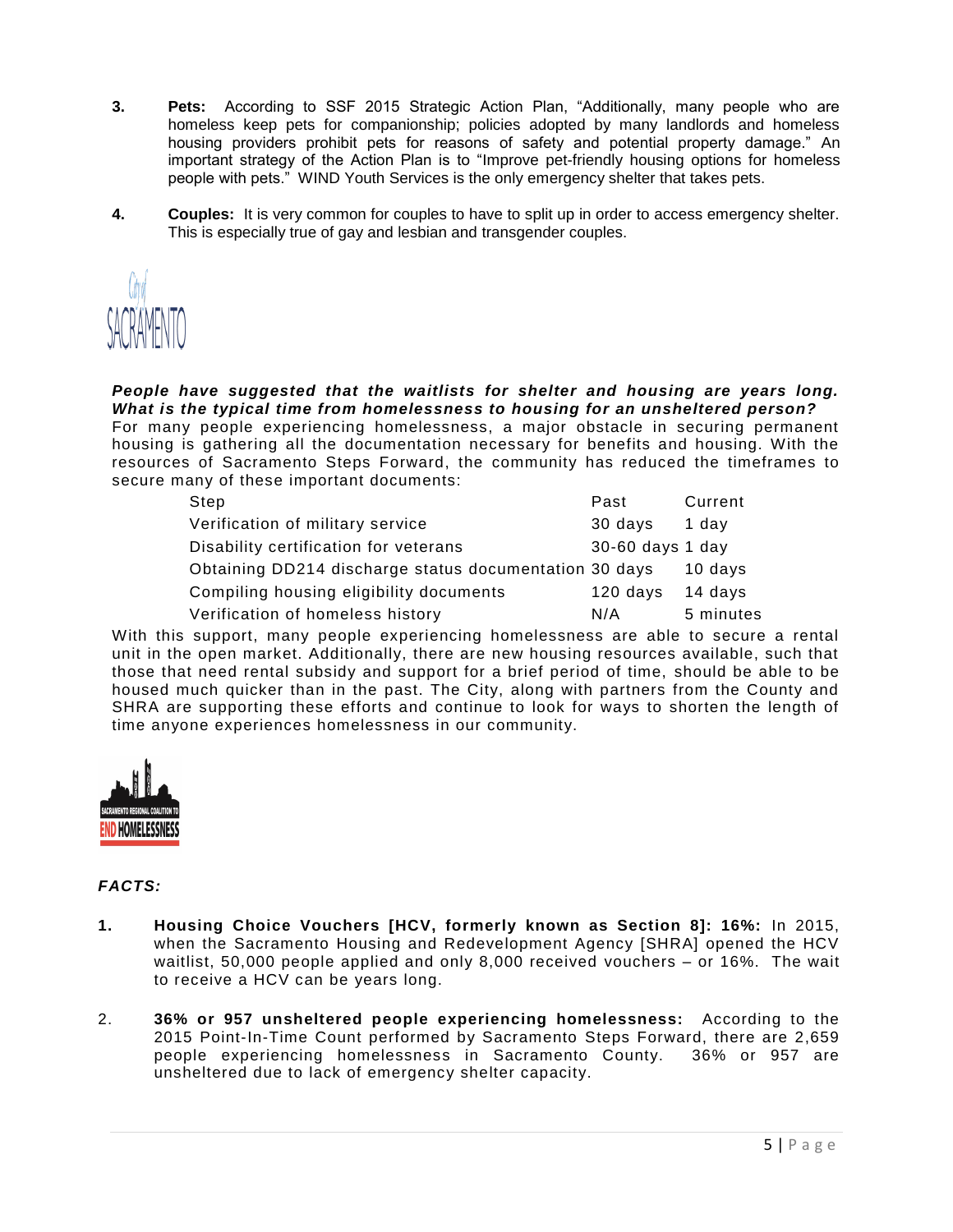- 3. WIND Youth Waiting list: WIND states that there youth emergency shelter as more than 100 transitional age youth on the wait list
- 4. St, Johns: St. Johns has said that their emergency shelter wait list for women and children can be over 325 families.

Thus, while the City is correct that the timeframe to secure many documents for housing has been reduced, the current emergency shelter system lacks capacity to serve the growing number of people [both youth and adults] experiencing homelessness in our community.



*At the January 12 council meeting, a speaker indicated that there are 600+ homeless youth (via the official count) or up to 3,000 (via an unofficial count). Is this true?* The City is not aware of any official or unofficial count of 600 or 3,000 homeless youth. According to the most recent count (January 2015), there were 240 unaccompanied transition age youth (18-24) and an additional 51 transition age youth in households, for a total of 291 transition age youth. This is a significant increase from the previous count in 2013. [Sacramento Steps Forward](http://www.cityofsacramento.org/City-Manager/Homeless-Coordination/www.sacramentostepsforward.org) made a concerted effort to reach this population, and partnered with organizations which provide services to homeless youth. The most recent count is the community's best way to estimate the number of people experiencing homelessness, including those in certain subpopulations, such as transition age youth .



#### *FACTS:*

**1.** The Point-In-Time Count historically undercounts both youth and families. This is due to the fact that there are at least 7 different federal definitions of homelessness, ranging from the more restrictive Housing & Urban Development [HUD] definition to the more expansive definitions by both the Department of Education [DOE] and Department of Health & Human Services [HHS].

The Point-In-Time Count mandates that Continuum of Cares [CoC] use the HUD definition of homelessness, which does not count "doubled up" housing situations – including "couch surfing" as being homeless.

*2.* Yes - the count of unaccompanied transition age youth [18-24] increased from 41 [2013] to 240 [2015] due to the advocacy and technical assistance of the California Homeless Youth Project's *Homeless Youth Count,* since CoC's in the state [and nation] were dramatically undercounting unaccompanied youth, and homeless children and youth in general.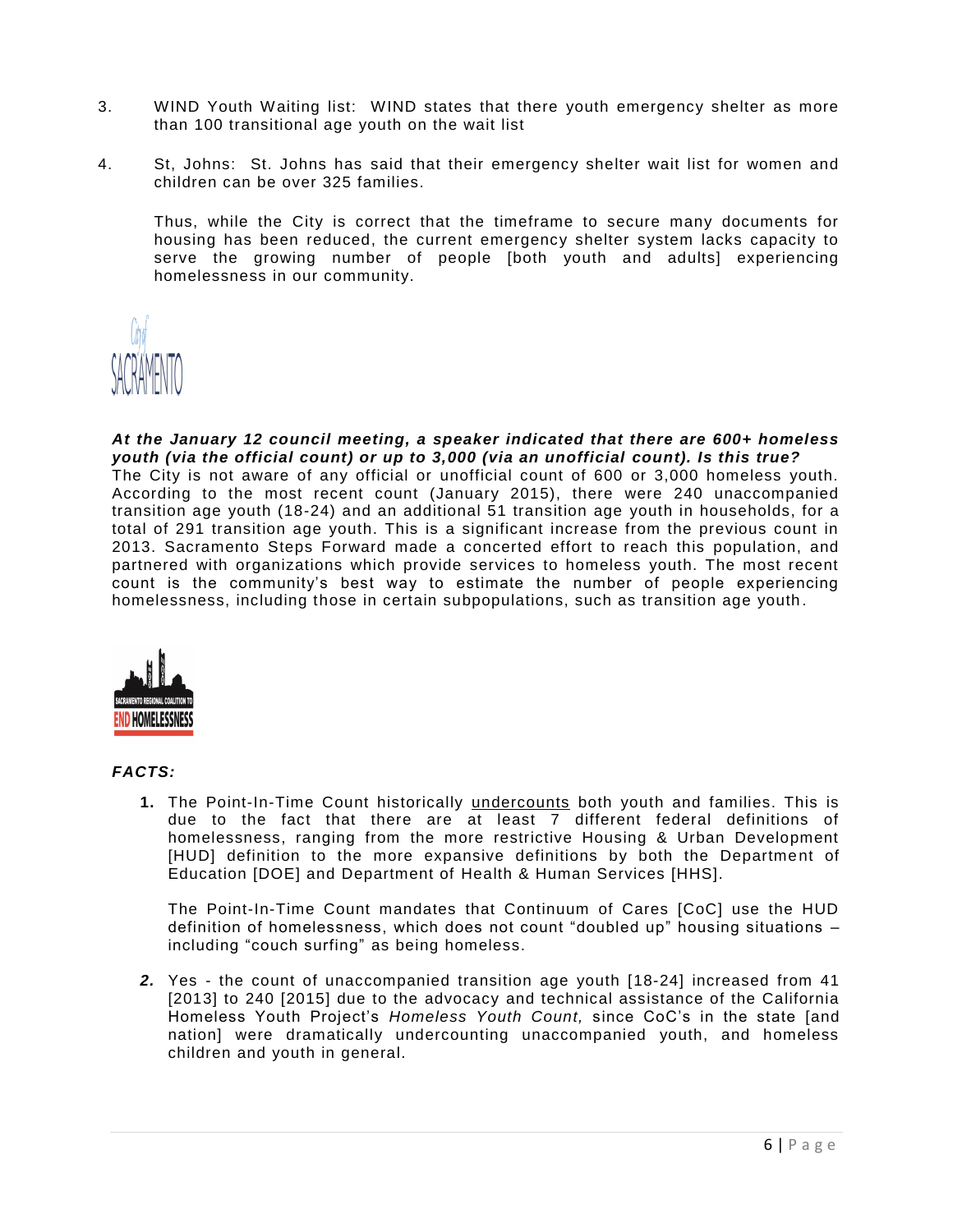- **3.** There are over 12,000 homeless students [Preschool  $-12<sup>th</sup>$  grade] in the Sacramento Unified School District, according to the Sacramento County Office of Education [SCOE]. 4% are on the streets; 4% are in emergency shelters; 4% in motels and 88% live in doubled up living arrangements.
- **4. 918 unaccompanied homeless youth:** In 2015 WIND Youth Services provided services to 918 unduplicated unaccompanied homeless youth, for a total of 8,022 visits to the Drop-In Center.
- **5. 100 pregnant, parenting youth:** Between October 2013 and September 2014, Waking the Village turned away for lack of space 100 pregnant and parenting youth between 18-21 who meet the Runaway and Homeless Youth Act definition of homelessness
- **6**. While the number of 291 transitional age youth is too low; the "unofficial" count of 3,000 is too high. The best number to use is in the range of 1,000 unaccompanied youth in Sacramento on an annual basis.



#### *At the January 12 council meeting, a speaker claimed that the City spends 19 percent of the budget dedicated to homelessness for services and the rest (81 percent) for administrative costs. Is this true?*

No. The City spent upwards of \$4 million annually, or 29 percent of all expenditures on programs that work to prevent and end homelessness. The City's Cost of Homelessness Report (which can be read in full here) indicates that in fiscal year 2014/15, the City spent more than \$13.6 million on addressing homelessness and its impacts to the community. Of this includes:

- 29 percent was for programs and activities directly related to preventing and ending homelessness
- 19 percent was for services for people while they are homeless (primarily EMS transports)
- 50 percent was for community impacts caused by homeless encampments

Since this report, the City has committed an additional \$500,000 for housing and employment, and \$600,000 for additional shelter beds for women and children.

The City is investing in long-term housing solutions for people experiencing homelessness. However, the challenges of addressing hom elessness require coordination throughout the region; the City cannot address these issues alone. For example, mental health, public health and other community social services are critical pieces of the solution. The City continues to work collaboratively with the State, County, and community organizations to address the issue.

In 2014, the City Council approved the allocation of general funds to help address some of these concerns, which include:

- The hiring of a Homeless Services Coordinator for the City responsible for coordinating efforts internal to the City and with external partners to help address the immediate and long term issues related to homelessness.
- Investing \$500,000 annually to support the creation of a coordinated assessment, intake and referral system that targets the most vulnerable people in the homeless population. Locally, this effort (called "Common Cents") is managed and operated by Sacramento Steps Forward.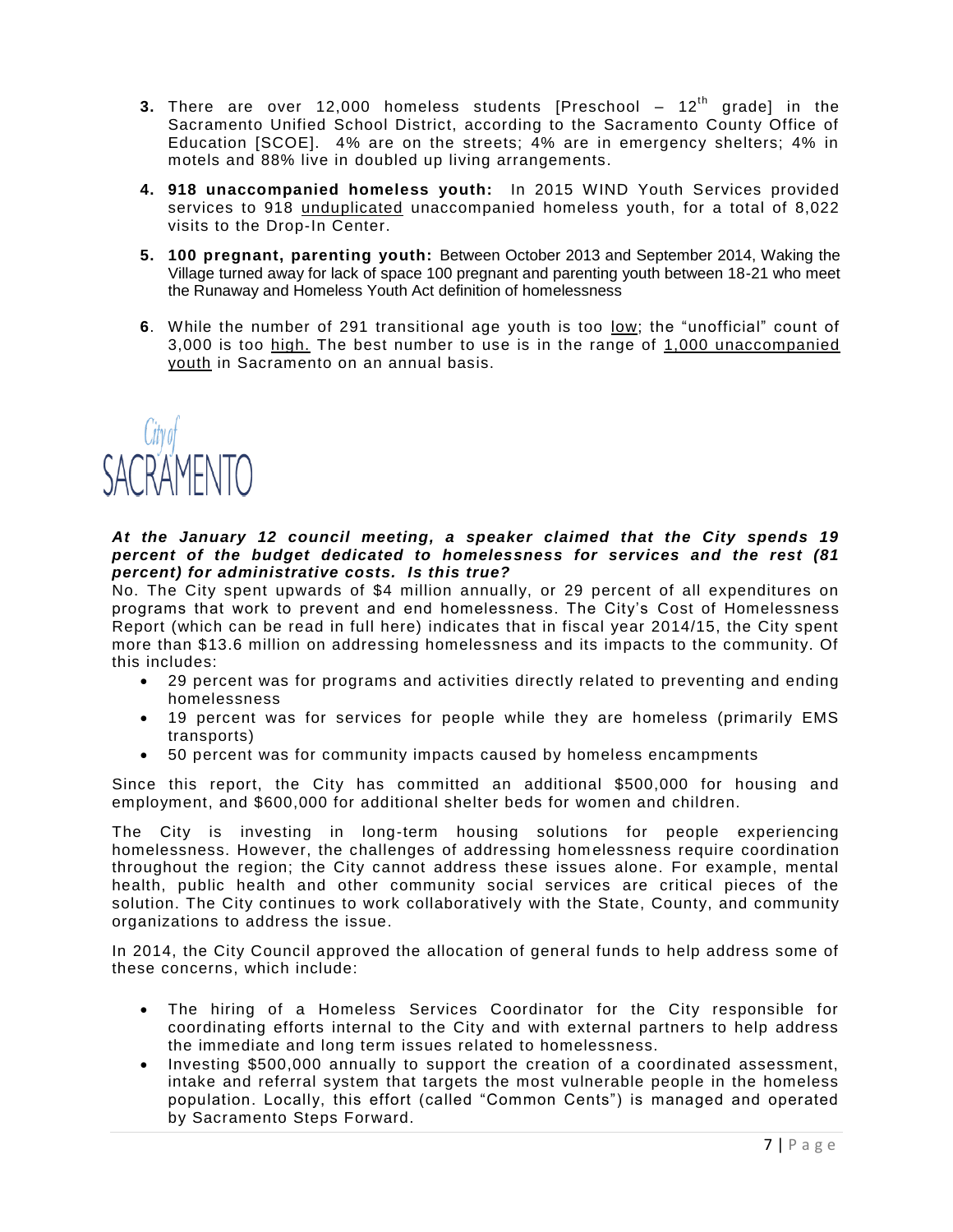- Investing an additional one-time \$500,000 to add housing-first rent subsidies and employment opportunities for people exiting homelessness coordinated through Sacramento Steps Forward.
- Providing a forgivable loan of \$600,000 to [Saint John's Program For Real Change](http://saintjohnsprogram.org/) to help expand their capacity to serve an additional 90 homeless women and children.
- Providing \$100,000 annually to expand winter shelter options for vulnerable populations.
- Dedicating a small team of police officers (the "Impact Team") to outreach and connect homeless people with essential services and providing all patrol officers with resources and provider information at their fingertips in patrol cars. These officers proactively work to try to help divert people experiencing homelessness from the criminal justice system and to provide relief to impacted communities.



### *FACTS:*

**1. \$13.66 million:** yes – according to the City report, *Cost of Homelessness,* the City spent \$13.66 million on homelessness. Below is a breakdown of those expenditures:

| Type of cost                           | <b>Amount</b> | <b>General Fund</b> |         | Cost: Impact, Service or Investment |                    |                    | % Total |
|----------------------------------------|---------------|---------------------|---------|-------------------------------------|--------------------|--------------------|---------|
|                                        |               | Amount              | % total | Impact                              | <b>Service</b>     | <b>Investment</b>  |         |
| <b>Bathroom</b><br>related             | \$349,157     | \$339,245           | 97.1%   | 100%                                |                    |                    | 2.9%    |
| Trash removal                          | \$127,628     | \$75,392            | 59%     | 100%                                |                    |                    | 1%      |
| <b>Homeless</b><br><b>Camp Cleanup</b> | \$232,617     | \$144,705           | 62%     | 100%                                |                    |                    | 2%      |
| <b>Security</b>                        | \$552,754     | \$444,454           | 80%     | 100%                                |                    |                    | 4.7%    |
| <b>Subtotal</b>                        | \$1,262,156   | \$1,003,796         | 79.5%   | 100%                                |                    |                    | 10.6%   |
| <b>Treatment</b>                       | \$828,351     | \$708,351           | 85.5%   |                                     |                    | 100%               | 7%      |
| <b>Shelter</b>                         | \$610,000     | \$100,000           | 16.4%   |                                     |                    | 100%               | 5.1%    |
| <b>Housing</b>                         | \$1,335,849   | 0                   | $0\%$   |                                     |                    | 100%               | 11.3%   |
| <b>Subtotal</b>                        | \$2,774,200   | \$808,351           | 29.1%   |                                     |                    | 100%               | 23.4%   |
| Fire<br><b>Department</b>              | \$4,956,636   | \$4.956.636         | 100%    | 47.9%<br>[\$2.37ml]                 | 52.1%<br>\$2.58ml  |                    | 41.9%   |
| Police<br><b>Department</b>            | \$2,828,391   | \$2,828,391         | 100%    | 99.3%<br>[\$2.8m]                   |                    | .07%<br>[\$19,151] | 23.9%   |
| <b>Subtotal</b>                        | \$7,785,027   | \$7,785,027         | 100%    | 66.5%<br>[\$5.2m]                   | 33.2%<br>[\$2.58m] | .03%<br>[\$19,151] | 65.8%   |
| <b>Total</b>                           | \$11,821,383  | \$9,597,174         | 81.2%   | 54.5%<br>[\$6.44 <sub>m</sub> ]     | 21.9%<br>[\$2.58m] | 23.6%<br>[\$2.8m]  | 100%    |

**Type of Costs:** *[Note: \$11,821,383 total is 87% of \$13.6m total]*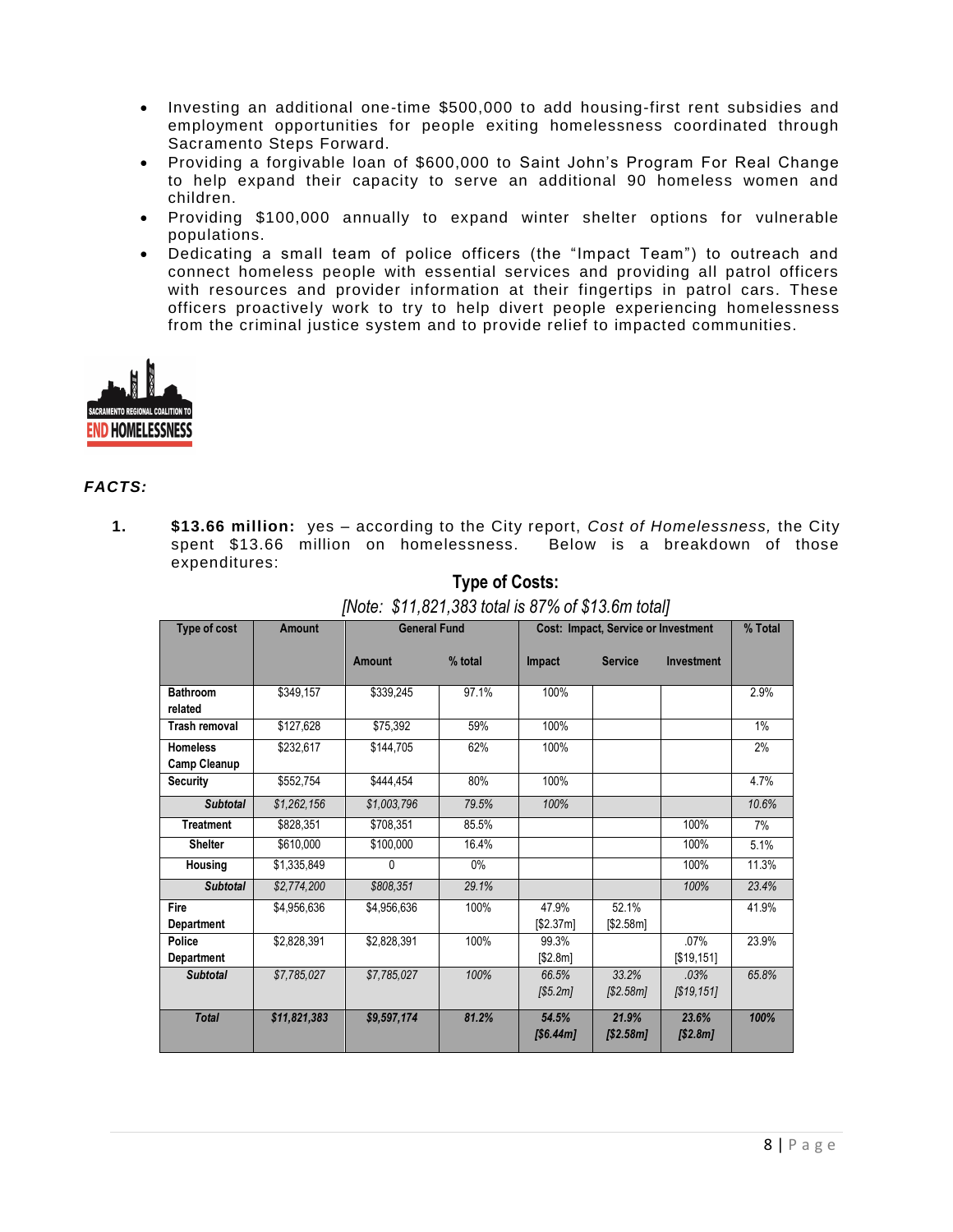### **SRCEH's Summary of City Report:**

- \$7m or 50% of the costs of homelessness goes to "mitigating the impacts of homelessness" with 75% of that being either the Fire Department [\$2.3m] & Police Department [\$2.8m];
- City invests only \$808,351 of general funds, or 5.9% of the \$13.6m total, on mental health and drug treatment services [85.6% of total investment]; \$100,000 on shelter [16.4% of total investments] and \$0.00 on affordable housing;
- City spends 2.5 times the amount on mitigating the impacts of homelessness [\$6.44m] [[bathroom related; trash; cleanup; security; fire and police departments] than on services to the homeless [\$2.58m] – 100% of these services provided by the Fire Department [ambulance etc];
- Overall the City spends 2.3 times the amount on mitigating the impacts of homelessness \$6.44 million -] than on treatment, shelter and affordable housing - \$2.77 million;
- General funds the City spends 10.2 times the amount on mitigating the impacts of homelessness - \$8.23 million – than on treatment and shelter \$808,351 and zero general fund on affordable housing;
- City spends 10 times the amount of general funds on bathroom related issues; trash removal, homeless camp clean up and security [\$1m] compared to emergency shelter [\$100,000]:
	- $\checkmark$  1.5 times the amount on homeless camp cleanup compared to emergency shelter
	- $\checkmark$  3.3 times the amount on bathroom related issues compared to emergency shelter
	- $4.4$  times the amount on security compared to emergency shelter
- Sacramento spends 8 times as much mitigating the impacts of homelessness per homeless person as on treatment, shelter and housing per homeless person
- **2. 66% on administration:** The City did not respond to the statement "that 81% was spent on administration. However, as you can see below, that figure is incorrect.

SRCEH analysis of the City's report indicates that the actual number is 66% was spent on staff and 34% was spent on "hard" or program costs.

| <b>Type of cost</b> | Amount        | % Total |  |  |
|---------------------|---------------|---------|--|--|
| <b>Staff costs</b>  | \$9 million   | 66%     |  |  |
| <b>Hard costs</b>   | \$4.6 million | 34%     |  |  |

## **Staffing vs Hard Costs**

**3. 23.4% on direct services to the homeless:** The City response was that 29% of the \$13.66 million was spent on "programs and activities directly related to preventing and ending homelessness."

Technically the City's response is correct, if you only look at the \$9.6 million of City General Funds spent on homelessness as opposed to the total of \$13.66 million overall. Of City General Funds, the City spent 29.1%, or \$808,351, of the \$2,774,200 spent on drug treatment and emergency shelter. As the table above indicates, the City spent \$0.00 of General Fund on affordable housing.

However, overall, the \$808,351 is 23.4% of the \$13.66 million spend on drug treatment and emergency shelter and housing.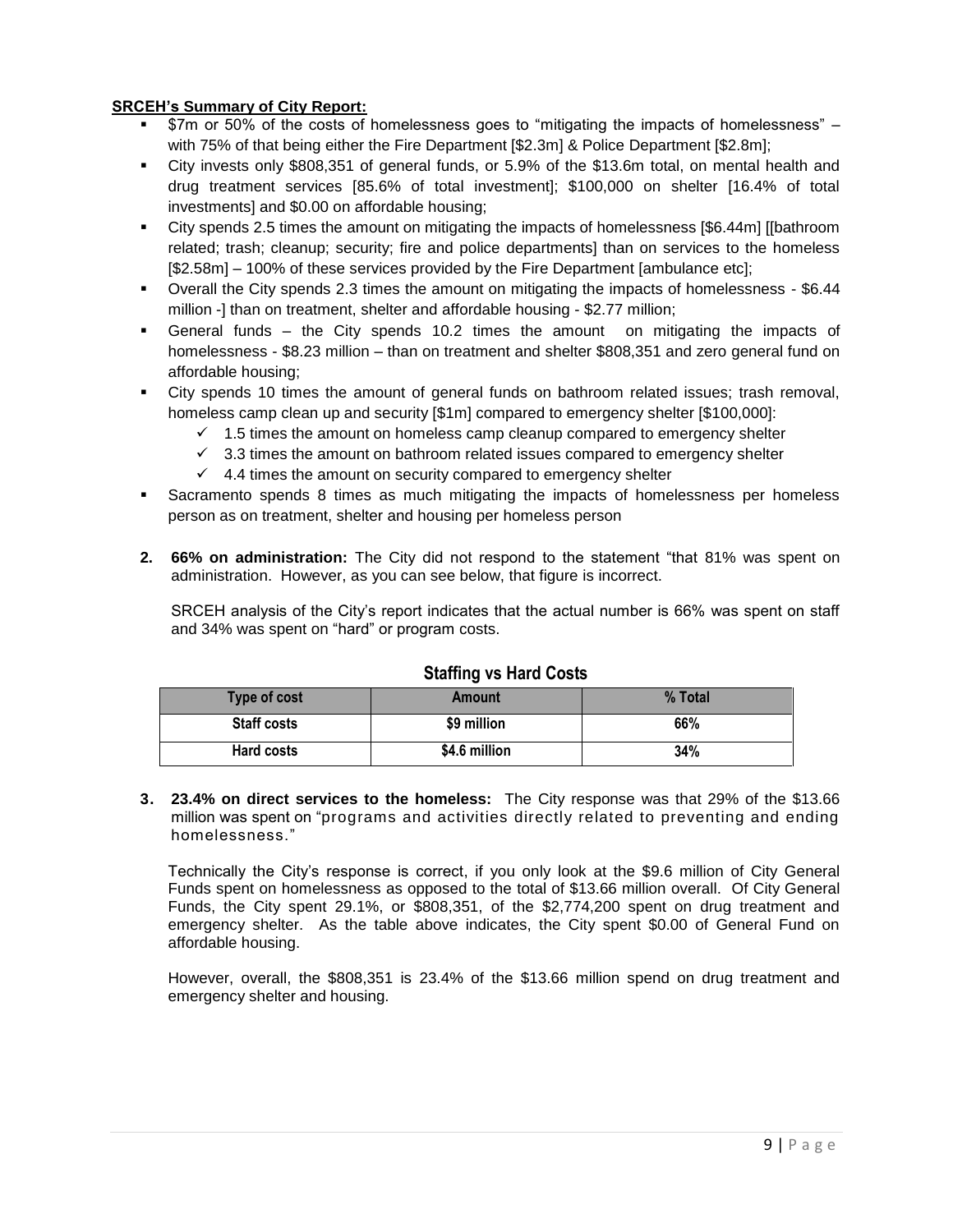- **4. 65.5% on Fire Department & Police:** SRCEH does not understand how the City arrived at the statement "19 percent was for services for people while they are homeless (primarily EMS transports)," since the City's report clearly states that the City spent \$4.9 million [41.9% of total] of General Fund on the Fire Department [again mostly for EMS transportation] and \$2.8 million [23.9% of total] on the Polic e, for a total of 65.8% or \$7.7 million.
- **5. 54.5% on "mitigating the impacts of homelessness":** Yes, according to the City's report, the City spent over 50% - actually 54.5% or \$6.44 million on "mitigating the impacts of homelessness."
- **6. 2% on homeless camp clean up:** According to the City report, the City spent \$232,616 of which \$144,705 or 62% was City General Fund, on cleaning up homeless encampments – not 50% as was stated in the city's response. The City's report, as noted above, did spend 54.5% on "mitigating the impacts of homeless" which much more than "community impacts caused by homeless encampments," of which 65.8% was spent on the Fire Department and Police Department.
- **7. IMPACT Team:** Currently the Sacramento Police Department's IMPACT Team consists of only 2 officers. SRCEH's recommendation on April 8, 2015 for the City to double the funding for the IMPACT Team to increase to 4 officers has gone unanswered.
- **8.** "Investment in long term housing solutions for people experiencing homelessness."

No. According to the City's Report, while the 11.3%, or \$1.33 million of the \$13.66 million was spent on housing, \$0.00 of General Fund was invested in housing.

However, the City and County does have a small Affordable Housing Trust Fund and the Mayor did announce his housing initiative in 2015:

A. Trust Fund: City/County Affordable Housing Trust Fund: Sacramento City & Sacramento County each have an Affordable Housing Trust Fund. Each currently has one source of funding, a commercial linkage fee.

Currently the City has \$2.4 million in their fund and the County has \$6.5 million for a total of \$8.9 million. [As of December 2014 SHRA report to City Council and Board of Supervisors.

B. Mayors Downtown Housing Initiative calling for 15% of the 10,000 units to be "rapid rehousing" for homeless people. However, no funding has been identified to move this proposal forward.

| 10,000 units of housing by 2025<br><b>Types of housing in Downtown Housing Initiative</b> |                        |  |  |
|-------------------------------------------------------------------------------------------|------------------------|--|--|
| <b>Types of Housing</b>                                                                   | <b>Number of units</b> |  |  |
| Market rate                                                                               | 6.000                  |  |  |
| Workforce housing - "affordable housing"                                                  | 2,500                  |  |  |
| Rapid Rehousing for homeless people                                                       | 1.500                  |  |  |
| <b>Total</b>                                                                              | 10,000                 |  |  |

# **Mayor's Downtown Housing Initiative** *10,000 units of housing by 2025*